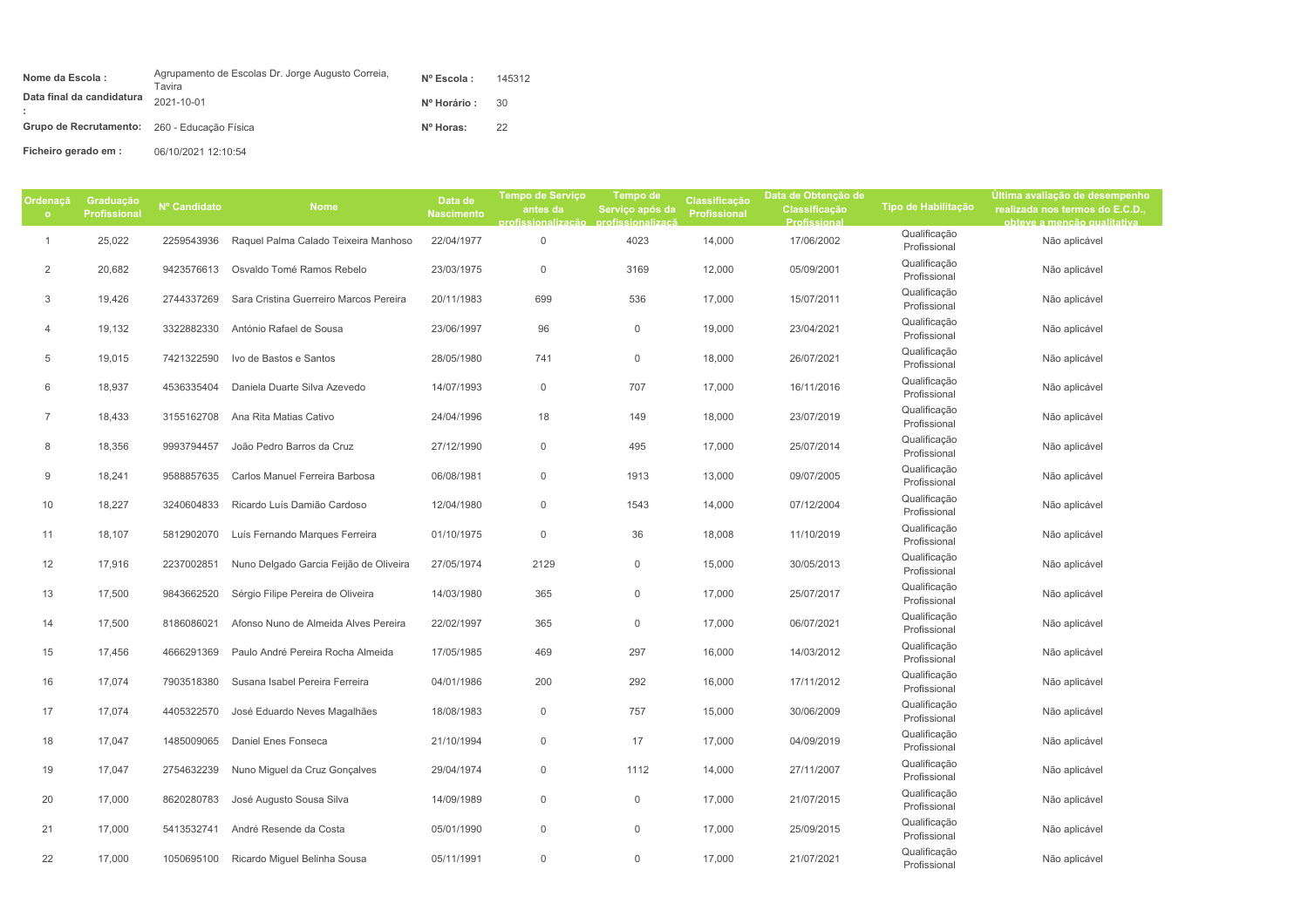| 23 | 17,000 | 2089165103 | Diogo Filipe Duarte Dias                         | 01/12/1994 | $\Omega$            | $\mathbf 0$         | 17,000 | 11/10/2018 | Qualificação<br>Profissional | Não aplicável |
|----|--------|------------|--------------------------------------------------|------------|---------------------|---------------------|--------|------------|------------------------------|---------------|
| 24 | 17,000 | 1609680154 | Maria João de Almeida e Sousa                    | 27/03/1995 | $\mathsf{O}\xspace$ | $\mathbf 0$         | 17,000 | 14/05/2019 | Qualificação<br>Profissional | Não aplicável |
| 25 | 17,000 | 7999243434 | José João de Resende Ribeiro                     | 22/11/1995 | $\mathsf{O}\xspace$ | $\mathsf{O}\xspace$ | 17,000 | 08/10/2019 | Qualificação<br>Profissional | Não aplicável |
| 26 | 17,000 | 1238877885 | Ana Catarina Gomes Dias                          | 17/02/1996 | $\mathsf{O}\xspace$ | $\mathbb O$         | 17,000 | 17/11/2020 | Qualificação<br>Profissional | Não aplicável |
| 27 | 17,000 | 3540275231 | Maria Inês França Barbosa Branco                 | 16/03/1996 | $\mathbf{0}$        | $\mathbf 0$         | 17,000 | 29/10/2019 | Qualificação<br>Profissional | Não aplicável |
| 28 | 16,879 | 8633208520 | Miguel Ângelo do Carmo Serina                    | 08/11/1989 | $\mathsf{O}\xspace$ | 321                 | 16,000 | 22/11/2013 | Qualificação<br>Profissional | Não aplicável |
| 29 | 16,819 | 2833345453 | Andreia Filipa Tavares Teixeira                  | 13/02/1992 | $\mathsf{O}\xspace$ | 299                 | 16,000 | 15/10/2015 | Qualificação<br>Profissional | Não aplicável |
| 30 | 16,597 | 1247802736 | Marco Paulo Rocha Silva                          | 14/07/1978 | $\mathsf{O}\xspace$ | 948                 | 14,000 | 14/12/2005 | Qualificação<br>Profissional | Não aplicável |
| 31 | 16,518 | 7831763341 | Carlos Manuel Ferreira Duarte                    | 13/08/1972 | $\mathbf{0}$        | 1284                | 13,000 | 13/12/2004 | Qualificação<br>Profissional | Não aplicável |
| 32 | 16,393 | 9351146456 | Jorge Rodrigues Correia                          | 13/05/1978 | 363                 | 327                 | 15,000 | 25/01/2013 | Qualificação<br>Profissional | Não aplicável |
| 33 | 16,284 | 7116601023 | David Alexandre Alves Carvalho                   | 08/09/1994 | $\mathbf 0$         | 338                 | 15,358 | 12/10/2018 | Qualificação<br>Profissional | Não aplicável |
| 34 | 16,025 | 4972694653 | Ana Cláudia Oliveira Vieira                      | 16/05/1998 | $\mathsf{O}\xspace$ | $\mathbf 0$         | 16,025 | 07/07/2021 | Qualificação<br>Profissional | Não aplicável |
| 35 | 16,008 | 8819647265 | Rui Miguel Oliveira Neto Leite                   | 28/02/1997 | $\mathsf{O}\xspace$ | $\mathsf{O}\xspace$ | 16,008 | 29/07/2020 | Qualificação<br>Profissional | Não aplicável |
| 36 | 16,000 | 5875069201 | André Filipe da Silva Miranda                    | 13/01/1992 | $\theta$            | $\mathbf 0$         | 16,000 | 26/04/2018 | Qualificação<br>Profissional | Não aplicável |
| 37 | 16,000 | 4668258423 | Joana Matilde Pinto Castro Pereira               | 10/04/1994 | $\mathsf{O}\xspace$ | $\mathsf{O}\xspace$ | 16,000 | 29/06/2017 | Qualificação<br>Profissional | Não aplicável |
| 38 | 16,000 | 8671996328 | Miguel Ângelo Fortuna Pereira                    | 08/07/1995 | $\mathsf{O}\xspace$ | $\mathsf{O}\xspace$ | 16,000 | 24/11/2020 | Qualificação<br>Profissional | Não aplicável |
| 39 | 16,000 | 2234335744 | Carlos Filipe Teles Monteiro                     | 27/10/1995 | $\mathbf 0$         | $\mathbf 0$         | 16,000 | 30/07/2020 | Qualificação<br>Profissional | Não aplicável |
| 40 | 16,000 | 8339270206 | Fábio Freitas Miranda                            | 08/03/1996 | $\mathsf{O}\xspace$ | $\mathbb O$         | 16,000 | 16/11/2020 | Qualificação<br>Profissional | Não aplicável |
| 41 | 16,000 | 7918735072 | Ana Beatriz Esteves Ferreira                     | 20/05/1996 | $\mathsf{O}\xspace$ | $\mathbb O$         | 16,000 | 03/07/2019 | Qualificação<br>Profissional | Não aplicável |
| 42 | 16,000 | 3416805194 | Tiago Clemêncio Viegas                           | 07/07/1997 | $\mathbb O$         | $\mathbf 0$         | 16,000 | 29/07/2020 | Qualificação<br>Profissional | Não aplicável |
| 43 | 16,000 | 1508605742 | Rui Filipe Cunha Barros                          | 16/12/1997 | $\mathbf 0$         | $\mathbf 0$         | 16,000 | 08/04/2021 | Qualificação<br>Profissional | Não aplicável |
| 44 | 15,885 | 4706660343 | Luis Carlos Oliveira Azevedo                     | 12/09/1990 | $\mathsf{O}\xspace$ | 323                 | 15,000 | 04/07/2014 | Qualificação<br>Profissional | Não aplicável |
| 45 | 15,844 | 5753783309 | Renato Miguel Pinto Dias                         | 10/10/1984 | 232                 | 192                 | 15,000 | 13/07/2011 | Qualificação<br>Profissional | Não aplicável |
| 46 | 15,827 | 7179065706 | Armando Jorge Roriz Mendes de Sousa<br>Fernandes | 22/10/1988 | $\mathsf{O}\xspace$ | 302                 | 15,000 | 09/09/2013 | Qualificação<br>Profissional | Não aplicável |
| 47 | 15,701 | 2605541533 | Diana Catarina Marques Figueiredo                | 07/02/1989 | $\mathsf{O}\xspace$ | 256                 | 15,000 | 22/01/2015 | Qualificação<br>Profissional | Não aplicável |
| 48 | 15,641 | 7871128728 | Silvia Horta de Sousa                            | 07/07/1980 | $\mathsf{O}\xspace$ | 964                 | 13,000 | 29/07/2004 | Qualificação<br>Profissional | Não aplicável |
| 49 | 15,633 | 2389763170 | Rui Baltazar Conde Oliveira                      | 29/08/1976 | $\Omega$            | 961                 | 13,000 | 06/06/2002 | Qualificação<br>Profissional | Não aplicável |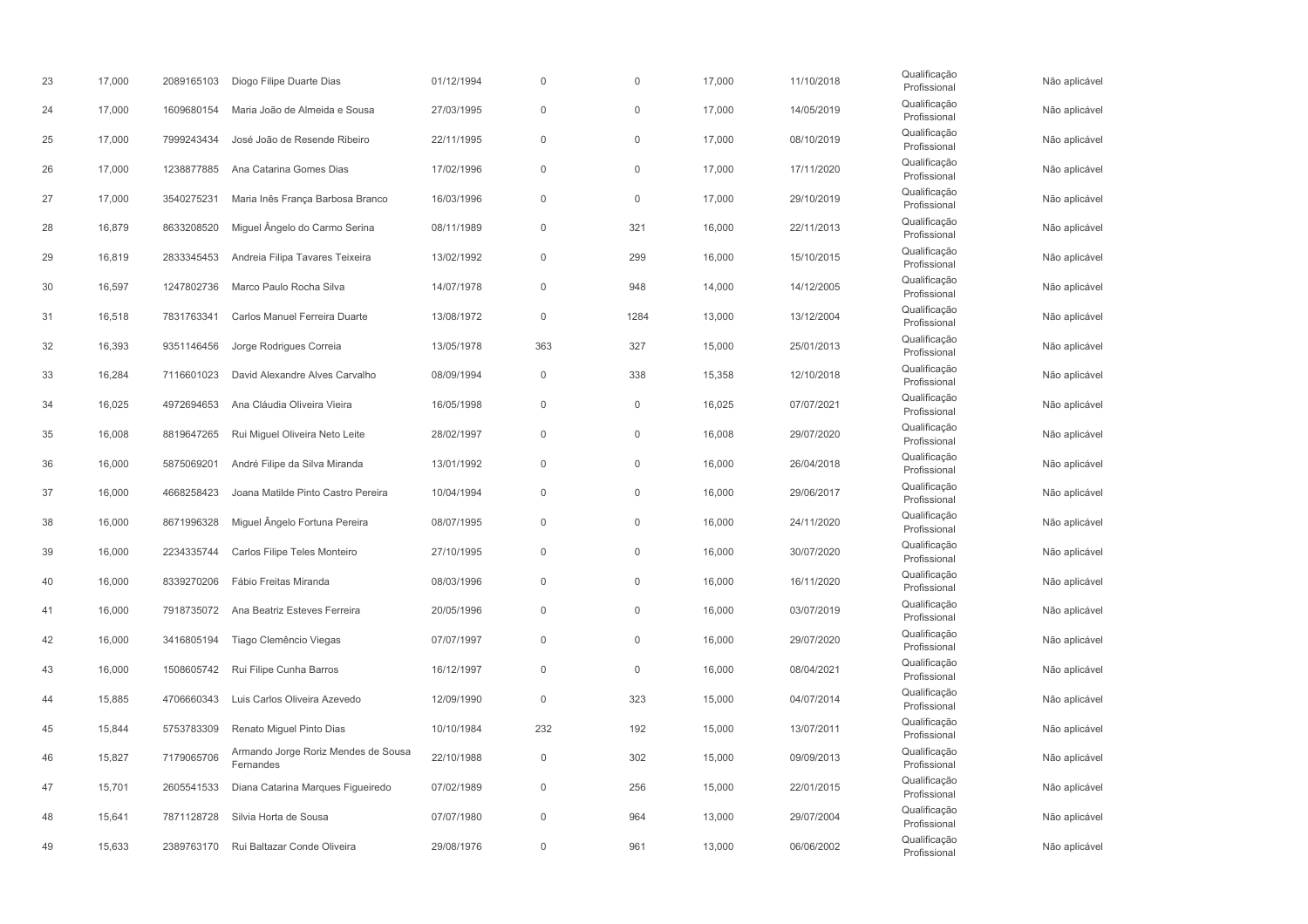| 50 | 15,540 | 1169403786 | Joaquim Miguel Leitão de Freitas Ferraz      | 16/05/1974 | $\Omega$            | 197                 | 15,000 | 23/07/2012 | Qualificação<br>Profissional | Não aplicável |
|----|--------|------------|----------------------------------------------|------------|---------------------|---------------------|--------|------------|------------------------------|---------------|
| 51 | 15,503 | 8876150145 | <b>Nelson Dias Vasconcelos</b>               | 31/10/1986 | 221                 | 73                  | 15,000 | 13/06/2019 | Qualificação<br>Profissional | Não aplicável |
| 52 | 15,468 | 2588181112 | Susana Sofia Miranda de Jesus Pinto          | 06/11/1969 | $\mathsf{O}\xspace$ | 1266                | 12,000 | 06/06/2001 | Qualificação<br>Profissional | Não aplicável |
| 53 | 15,422 | 4007340323 | Ana Rita Lopes de Almeida                    | 05/05/1989 | $\mathsf{O}\xspace$ | 154                 | 15,000 | 23/07/2012 | Qualificação<br>Profissional | Não aplicável |
| 54 | 15,397 | 1033965286 | Carina Alexandra da Silva Nunes              | 24/08/1991 | $\mathbf{0}$        | 145                 | 15,000 | 23/11/2015 | Qualificação<br>Profissional | Não aplicável |
| 55 | 15,353 | 1091711259 | Sandra Guilhermina Moita Teixeira            | 11/09/1974 | $\mathsf{O}\xspace$ | 859                 | 13,000 | 16/09/2003 | Qualificação<br>Profissional | Não aplicável |
| 56 | 15,266 | 8283207520 | Nelson de Jesus Goncalves Miranda            | 11/07/1982 | $\mathsf{O}\xspace$ | 462                 | 14,000 | 30/06/2009 | Qualificação<br>Profissional | Não aplicável |
| 57 | 15,249 | 5176896311 | Vítor Hugo Bentes de Araújo                  | 28/09/1984 | $\mathbf 0$         | 91                  | 15,000 | 08/07/2009 | Qualificação<br>Profissional | Não aplicável |
| 58 | 15,151 | 5801739335 | Ana Rita Martins da Silva                    | 26/04/1993 | $\mathbf{0}$        | 55                  | 15,000 | 28/10/2016 | Qualificação<br>Profissional | Não aplicável |
| 59 | 15,140 | 2105699480 | Vânia Sofia Pinto Portela                    | 24/02/1993 | $\mathsf{O}\xspace$ | 51                  | 15,000 | 07/11/2016 | Qualificação<br>Profissional | Não aplicável |
| 60 | 15,126 | 5470131912 | Ana Cristina Micael Santos                   | 10/08/1991 | $\mathbf 0$         | $\mathbf 0$         | 15,126 | 25/07/2014 | Qualificação<br>Profissional | Não aplicável |
| 61 | 15,110 | 7398540809 | Andreia Sousa Ferreira                       | 13/08/1989 | $\mathbf 0$         | 40                  | 15,000 | 06/11/2012 | Qualificação<br>Profissional | Não aplicável |
| 62 | 15,107 | 2141725208 | Diogo Ribeiro Brântuas                       | 30/01/1988 | $\mathsf{O}\xspace$ | 39                  | 15,000 | 01/07/2013 | Qualificação<br>Profissional | Não aplicável |
| 63 | 15,074 | 1353931730 | Gil dos Santos Ferreira                      | 03/06/1992 | $\mathbf 0$         | 27                  | 15,000 | 15/11/2018 | Qualificação<br>Profissional | Não aplicável |
| 64 | 15,014 | 1033035653 | Fábio André Moreira Madureira                | 19/05/1990 | $\mathsf{O}\xspace$ | 370                 | 14,000 | 09/11/2015 | Qualificação<br>Profissional | Não aplicável |
| 65 | 15,000 | 5780147019 | Teresa Raquel da Silva Abreu                 | 03/05/1989 | $\mathsf{O}\xspace$ | $\mathsf{O}\xspace$ | 15,000 | 14/06/2011 | Qualificação<br>Profissional | Não aplicável |
| 66 | 15,000 | 6762340474 | Diogo Luís Pinto Magalhães                   | 23/08/1994 | $\mathbf 0$         | $\mathbf 0$         | 15,000 | 14/12/2018 | Qualificação<br>Profissional | Não aplicável |
| 67 | 15,000 | 8881577984 | Miquel Fernando da Rocha Carvalho            | 29/09/1997 | $\mathsf{O}\xspace$ | $\mathsf{O}\xspace$ | 15,000 | 19/11/2020 | Qualificação<br>Profissional | Não aplicável |
| 68 | 14,611 | 4556514312 | Daniel da Silva Magalhães                    | 17/11/1989 | $\mathsf{O}\xspace$ | 223                 | 14,000 | 22/04/2013 | Qualificação<br>Profissional | Não aplicável |
| 69 | 14,396 | 1774949830 | Diogo Miguel Gonçalves Meneses               | 19/06/1989 | 131                 | 79                  | 14,000 | 16/08/2018 | Qualificação<br>Profissional | Não aplicável |
| 70 | 14,225 | 4855591106 | Edgar Teixeira Mateus Correia                | 29/05/1988 | 16                  | 74                  | 14,000 | 22/02/2016 | Qualificação<br>Profissional | Não aplicável |
| 71 | 14,186 | 5793919511 | Micaela de Fátima Frazão Viegas<br>Guerreiro | 16/01/1978 | $\mathsf{O}\xspace$ | 68                  | 14,000 | 23/07/2004 | Qualificação<br>Profissional | Não aplicável |
| 72 | 14,175 | 4032620377 | Luís Francisco Isento Gomes                  | 16/09/1993 | $\mathsf{O}\xspace$ | 64                  | 14,000 | 24/07/2018 | Qualificação<br>Profissional | Não aplicável |
| 73 | 14,000 | 3226934937 | <b>Miguel Martins Pereira</b>                | 01/12/1991 | $\mathsf{O}\xspace$ | $\mathsf{O}\xspace$ | 14,000 | 17/03/2020 | Qualificação<br>Profissional | Não aplicável |
| 74 | 13,537 | 6288810282 | Pedro Tavares de Amorim                      | 05/09/1973 | 1122                | $\mathsf{O}\xspace$ | 12,000 | 19/12/2011 | Qualificação<br>Profissional | Não aplicável |
| 75 | 13,490 | 5313965565 | Pedro Emanuel de Magalhães Cardoso           | 09/12/1984 | $\mathsf{O}\xspace$ | 179                 | 13,000 | 29/07/2011 | Qualificação<br>Profissional | Não aplicável |
| 76 | 13,000 | 6429803635 | Cláudia Marisa Gonçalves                     | 23/06/1981 | $\Omega$            | $\mathbf 0$         | 13,000 | 22/06/2009 | Qualificação<br>Profissional | Não aplicável |